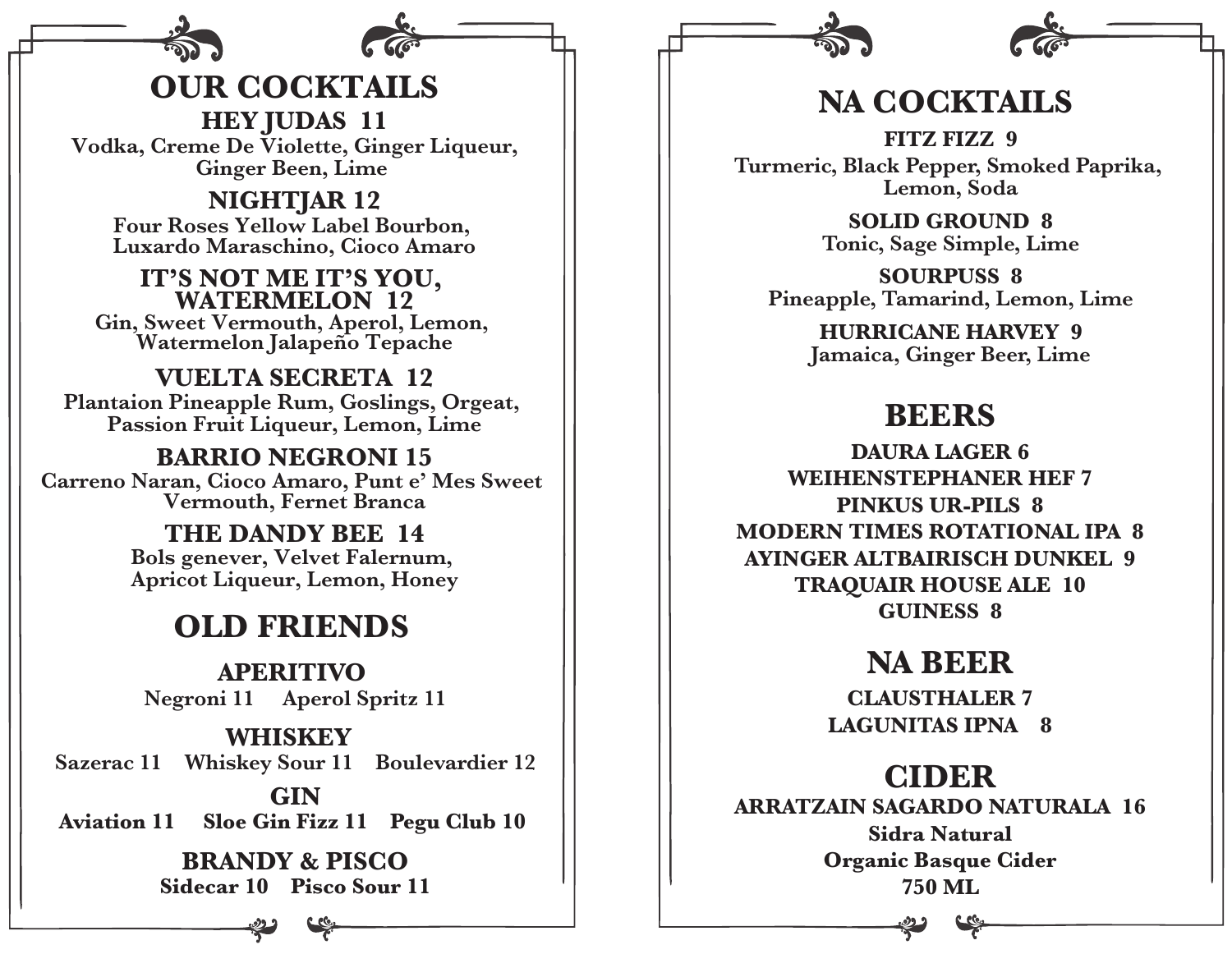| WINE                                                                                                          | 6oz 9oz BTL      |           |          | <b>WINE</b>                                                                                                 |            |
|---------------------------------------------------------------------------------------------------------------|------------------|-----------|----------|-------------------------------------------------------------------------------------------------------------|------------|
| <b>WHITE</b>                                                                                                  |                  |           |          |                                                                                                             |            |
| <b>DOMAINE SAINT LANNES</b><br>Colombard, Gros Manseng FR '20                                                 | 8                | 11        | 30       | <b>WHITE BOTTLES</b>                                                                                        | <b>BTL</b> |
| <b>LE GRAND CAILLOU</b><br><b>Sauvignon Blanc Loire FR '20</b>                                                |                  | 10 14 38  |          |                                                                                                             |            |
| <b>ALPHA ESTATE</b><br>Malagouzia, Florina GR '20                                                             |                  | 14 19 54  |          | <b>ABBAZIA DI NOVACELLA</b><br><b>Kerner Trentino IT '19</b>                                                | 44         |
| <b>ROSE</b><br><b>SECATEURS ROSÉ</b><br>Mourvèdre Swartland Appellation SA '20                                |                  | 12 17 46  |          | <b>SANTIAGO RUIZ</b><br>Albariño, Loureiro, Treixadura, Caino<br>Blanco, Godello Rias Baixas Galicia SP '20 | 54         |
| <b>BUBBLES</b>                                                                                                |                  |           |          | <b>CLOTILDE DAVENNE BLANC</b><br>Chardonnay Bourgogne FR '20                                                | 45         |
| <b>PROSECCO</b><br>Prosecco Veneto IT                                                                         | 8                | 11        | 30       | <b>MALAT</b>                                                                                                | 45         |
| OLÉ & OBRIGADO 'NAVERAN'<br>Cava Brut Nature Xarel-lo, Macabeo,<br>Parellada Catalonia SP '18                 | 12               | 17        | 46       | Riesling, Kremstal AT '20<br><b>DOMAINE HIPPOLYTE REVERDY</b>                                               | 72         |
| <b>RED</b>                                                                                                    |                  |           |          | <b>Sancerre Loire FR 20</b>                                                                                 |            |
| <b>BACCHUS</b><br><b>Pinot Noir, Monterey CA '20</b>                                                          | 12               | 17        | 46       | <b>SCHLOSS GOBELSBURG</b><br>Grüner Veltliner Kamptal AUS '20                                               | 39         |
| <b>FAMILLE PERRIN 'Nature'</b><br>Grenache, Syrah Côtes-du-Rhône FR '18                                       | $\boldsymbol{9}$ | <b>12</b> | 34       | <b>ROBERT SINSKEY 'Blanc'</b>                                                                               | 69         |
| <b>CONDADO DE HAZA</b><br>Tempranillo, Ribera del Duero SP '18                                                |                  | 13 18     | 50       | Pinot Blanc Napa CA '16                                                                                     |            |
| <b>RYAN PATRICK 'Redhead Red'</b><br>Cabernet Sauvignon, Mourvèdre, Syrah,<br>Grenache, Malbec Washington '18 |                  |           | 10 14 38 |                                                                                                             |            |
|                                                                                                               |                  |           |          |                                                                                                             |            |